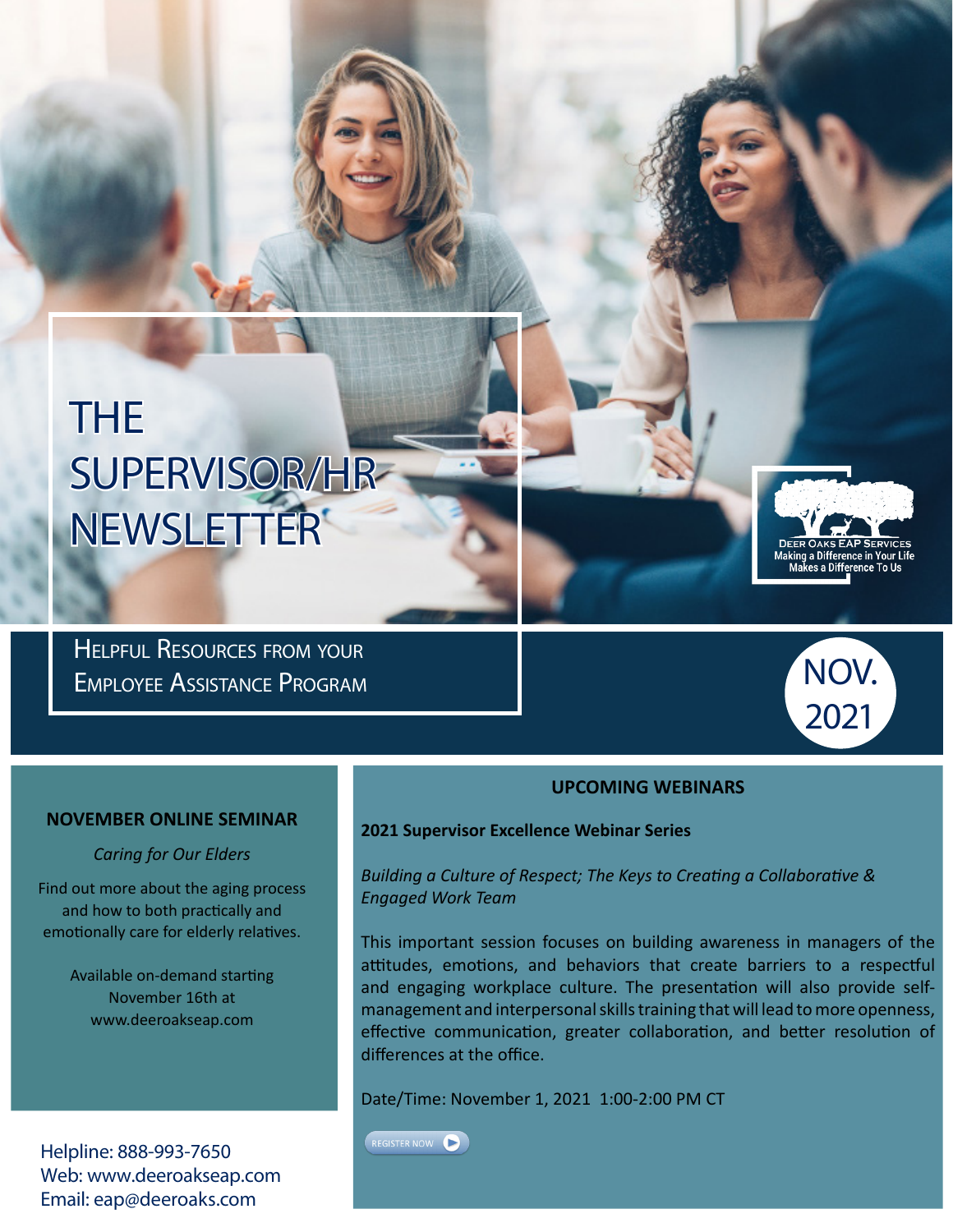### Team Building Without Time Wasting

Teams are becoming more important. As the hierarchical school of leadership fades, a new focus on networked team leadership emerges. Leaders are now members of virtual teams, autonomous teams, cross-functional teams, and actionlearning teams.

Many of today's leaders face a dilemma: As the need to build effective teams increases, available time and other resources to build these teams decreases. Most leaders have more work to do and fewer staff members to help them.

Focused feedback and follow-up increases leadership and customer service effectiveness. A parallel approach to team building helps leaders build teamwork without wasting time. While the approach is simple, it is not easy. Team members must have the courage to regularly ask for feedback and the discipline to develop a behavioral change strategy, to follow up, and to stick with it.

To implement this team-building process, the leader must assume the role of coach or facilitator, and fight the urge to be the boss of the project. Greater teamwork occurs when team members develop their own behavioral change strategy, as opposed to having one imposed on them. This process should not be implemented if the leader intends to fire or remove a team member.

### Steps in the Process

1) Ask each member of the team to confidentially record their individual answers to two questions: a) "How well are we doing in terms of working together as a team?" and b) "How well do we need to be doing in terms of working together as a team?"

Before starting a team-building process, determine if the team feels that team building is both important and needed. Some groups report to the same manager but have little reason to work interactively as a team. Other groups may believe that teamwork is important but feel that the team is already functioning smoothly and that a team-building activity would be a waste of time.

2) Have a team member calculate the results. Discuss the results with team members. If they believe that the gap between current effectiveness and needed effectiveness indicates the need for team building, proceed to the next step.

In most cases, team members do believe that improved teamwork is both important and needed. Recent interviews involving members from several hundred teams in multinational corporations show that the average team member believes that his or her team is currently at a 5.8 level of effectiveness but needs to be at an 8.7.

3) Ask the team, "If every team member could change two key behaviors, which behaviors would help us close the gap between where we are and where we want to be, and which two behaviors should we all try to change?" Ask team members to record their selected behaviors on flip charts.

4) Help team members prioritize all the behaviors on the charts (many will be the same or similar). Determine the two most important behaviors to change for all team members.

5) Ask each team member to have a one-on-one dialogue with each other team member. During the dialogue, each member will request that his or her colleague suggest two areas for personal behavioral change (other than the two already agreed upon for every team member) that will help the team close the gap between "where we are" and "where we want to be."

These dialogues should occur simultaneously and take about 5 minutes each. For example, if there are seven team members, each team member will participate in six brief one-on-one dialogues.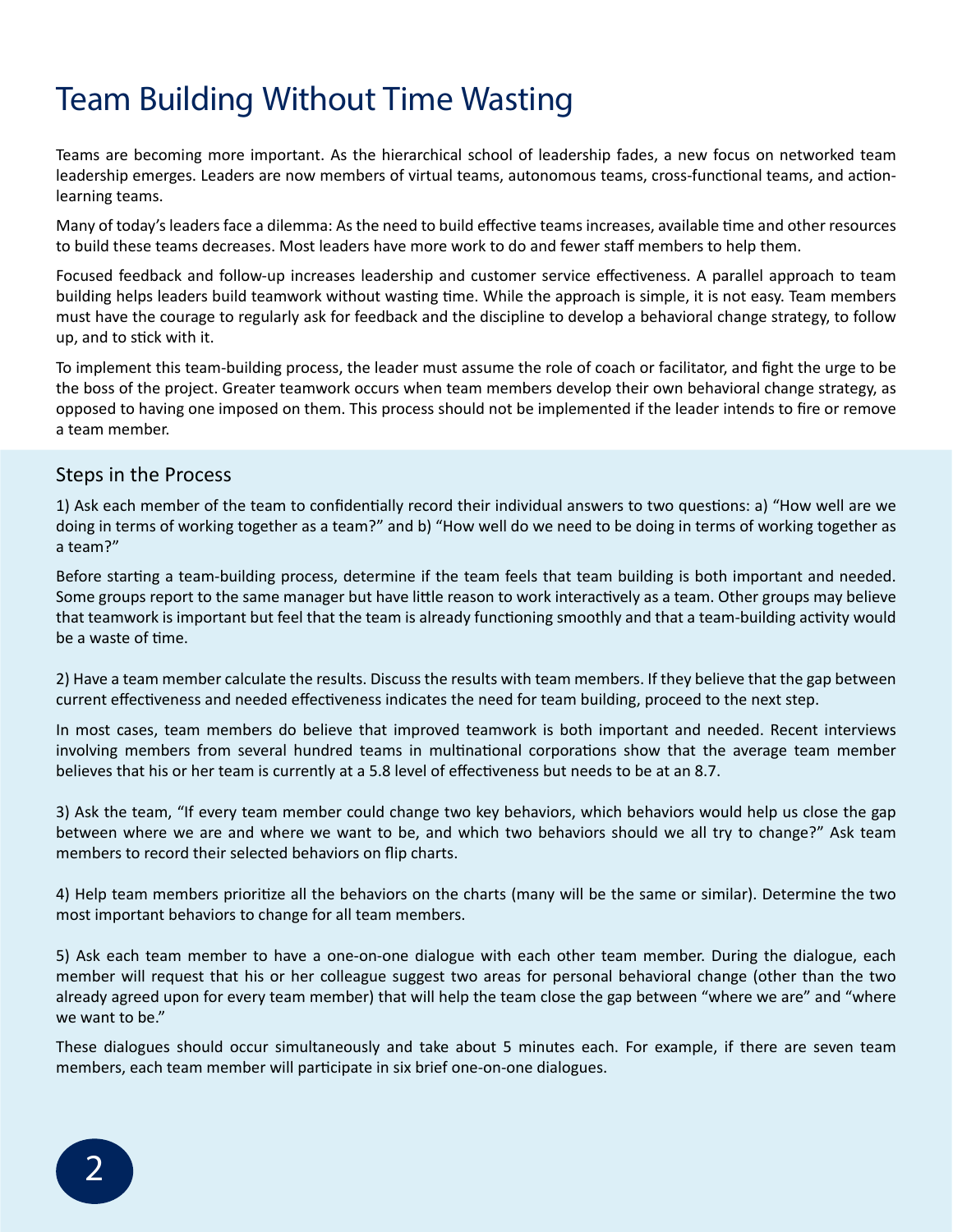6) Let each team member review his or her list of suggested behavioral changes and choose the two that seem to be the most important. Have all team members then announce their two key behaviors for personal change to the team.

7) Encourage each team member to ask for a brief (5-minute) monthly progress report. Each team member reports on their effectiveness in demonstrating the two key behaviors common to all team members and the two key personal behaviors. Specific suggestions for improvement can be solicited in areas where behavior does not match desired expectations.

8) Conduct a mini survey follow-up process in 4 months. In the mini survey, each team member receives confidential feedback from all other team members on his or her perceived change in effectiveness. This survey will include two common items, the two personal items, and an item that assesses how well the individual has followed up with the other team members.

9) Have an outside supplier calculate the results for each individual (on all items) and calculate the summary results for all team members (on the common team items). Each team member can then receive a confidential summary report indicating the degree to which colleagues see his or her effectiveness in demonstrating the desired behaviors. Each member receives a summary report on the team's progress on the items selected for all team members.

When team members regularly follow up with their colleagues, they increase their effectiveness in their individual areas for improvement and their effectiveness on the common team items. The mini survey summary report gives team members positive reinforcement for improvement and validates the importance of sticking with it and following up.

10) In a team meeting, have each team member discuss key learnings from their mini survey results and ask for further suggestions in a brief one-on-one dialogue with each other team member.

11) Review the summary results with the team. Facilitate a discussion on how the team is doing in terms of increasing its effectiveness in the two key behaviors selected for all team members. Provide the team with positive recognition for increased effectiveness in teamwork. Encourage team members to keep focused on increasing their effectiveness in demonstrating the behaviors that they are trying to improve.

12) Have each team member conduct their brief monthly progress-report sessions with each other team member. Readminister the mini survey (in 4-month intervals) after 8 months from the beginning of the process and again after 1 year.

13) Conduct a summary session with the team 1 year after the process has started. Review the results of the final mini survey, and ask the team members to rate the team's effectiveness on "where we are" versus "where we need to be" in terms of working together as a team. Compare these ratings with the original ratings that were calculated 1 year earlier. If team members follow the process in a disciplined fashion, the team will see a dramatic improvement in teamwork. Recognize the team improvement in teamwork, and have each team member (in a brief one-on-one dialogue) recognize each of his or her colleagues for improvements in behavior that have occurred over the past year.

14) Ask the team if they believe that more work on team building will be needed in the upcoming year. If the team believes that more work would be beneficial, continue the process. If the team believes that more work is not needed, declare victory, and work on something else!

The process works because it is highly focused, includes disciplined feedback and follow-up, does not waste time, encourages participants to focus on self-improvement, and provides frequent feedback and reinforcement.

This article will close with a challenge to you as a team leader: Try it! The downside is low. The process takes little time, and the first mini survey will show quickly if progress is being made. The upside can be very high. As effective teamwork becomes more important, the modest time investment you make in this process may produce an exponential return for your team and organization.

*Source: Goldsmith, M., & Morgan, H. (Revised 2006, April 17). Team building or time wasting? Retrieved October 29, 2018 from http://www.marshallgoldsmith.com/*